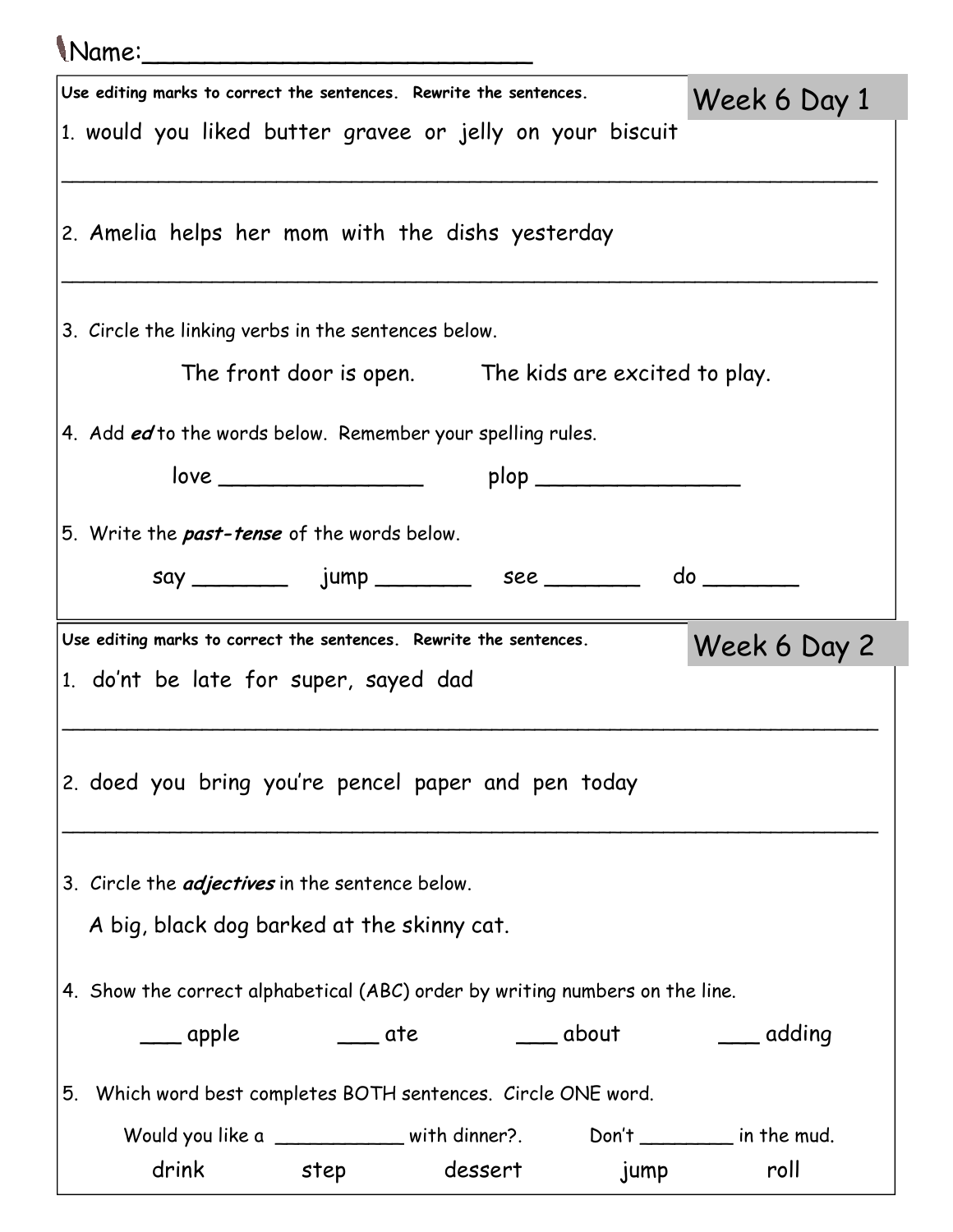## Name:\_\_\_\_\_\_\_\_\_\_\_\_\_\_\_\_\_\_\_\_\_\_\_\_\_

|                                                                                    |                                 | Use editing marks to correct the sentences. Rewrite the sentences. |     |                                                                                |      | Week 6 Day 3 |  |
|------------------------------------------------------------------------------------|---------------------------------|--------------------------------------------------------------------|-----|--------------------------------------------------------------------------------|------|--------------|--|
|                                                                                    |                                 | 1. sam wrote a leter to he's pen pal in texas                      |     |                                                                                |      |              |  |
|                                                                                    |                                 |                                                                    |     |                                                                                |      |              |  |
|                                                                                    |                                 | 2. some one took my money, said garret                             |     |                                                                                |      |              |  |
|                                                                                    |                                 |                                                                    |     |                                                                                |      |              |  |
|                                                                                    |                                 |                                                                    |     |                                                                                |      |              |  |
|                                                                                    |                                 | 3. Circle the adjectives in the sentence below.                    |     |                                                                                |      |              |  |
|                                                                                    |                                 | Three red birds ate the little worms.                              |     |                                                                                |      |              |  |
| 4. Show the correct alphabetical (ABC) order by writing numbers on the line.       |                                 |                                                                    |     |                                                                                |      |              |  |
|                                                                                    | tall t                          |                                                                    |     | ____ lady _____ turkey                                                         |      | ten ten      |  |
|                                                                                    |                                 |                                                                    |     |                                                                                |      |              |  |
|                                                                                    |                                 |                                                                    |     | 5. Divide the compounds words into the smaller words with a $\sqrt{ }$ .       |      |              |  |
|                                                                                    |                                 |                                                                    |     | doorknob buttonhole mailbox starfish                                           |      |              |  |
| Use editing marks to correct the sentences. Rewrite the sentences.<br>Week 6 Day 4 |                                 |                                                                    |     |                                                                                |      |              |  |
|                                                                                    |                                 |                                                                    |     |                                                                                |      |              |  |
|                                                                                    |                                 | 1. i want to go to blue crab for dinner                            |     |                                                                                |      |              |  |
|                                                                                    |                                 |                                                                    |     |                                                                                |      |              |  |
|                                                                                    |                                 |                                                                    |     |                                                                                |      |              |  |
|                                                                                    |                                 |                                                                    |     | 2. anna useed a magnit paper clip and hammer for her experiment                |      |              |  |
|                                                                                    |                                 |                                                                    |     |                                                                                |      |              |  |
|                                                                                    |                                 | 3. Circle the correct word to show they had to build it again.     |     |                                                                                |      |              |  |
|                                                                                    |                                 |                                                                    |     |                                                                                |      |              |  |
|                                                                                    |                                 |                                                                    |     | We had to (prebuild / rebuild) the tree house after the storm                  |      |              |  |
|                                                                                    | 4. Circle the homophones below. |                                                                    |     |                                                                                |      |              |  |
|                                                                                    | blue                            | purple                                                             | new | red<br>gnu                                                                     | knew |              |  |
|                                                                                    |                                 |                                                                    |     | 5. Divide the words into syllables with a $\prime$ . Circle the open syllable. |      |              |  |
|                                                                                    |                                 |                                                                    |     | minus secret yogurt diner human                                                |      |              |  |